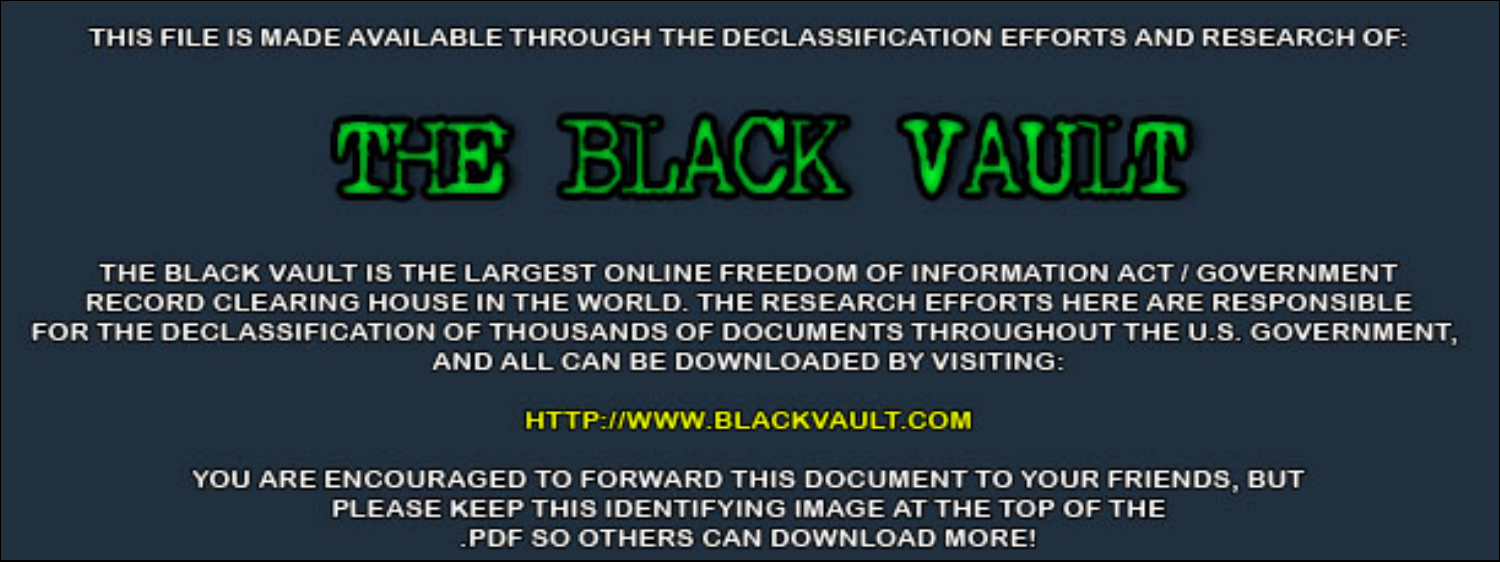DOClD: 3719065



## (U)CRYPTOLOGIC ALMANAC

### (U) The Necessary Invention: The Cryptologic Effort by the Philippine Guerrilla Army, 1944-1945

(U) With the fall ofBataan and Corregidor in the Philippines in early 1942, official United States military resistance in the Philippine Archipelago ended. However, this was not the end ofresistance to the Japanese. Hundreds of Americans and thousands of Filipino combatants escaped the Japanese forces. Some managed to make it to Australia. Others remained on the various islands and began to build a base ofirregular forces to harass and spy on the Japanese occupiers and the collaborationist Philippine Republic under Jose Laurel.

(U) In late June 1942, the Federal Communications Commission (FCC) monitoring station at San Leandro, California, intercepted an unidentified radio station with the callsign VCJC attempting to contact General Douglas MacArthur's Southwest Pacific Area (SWPA) Headquarters. The FCC relayed the information about the callsign to the Signals Intelligence Service, which, in turn, passed the information to the War Department. Eventually, MacArthur's Southwest Pacific Area Headquarters established contact with VCJC, located on Luzon Island. It turned out to be the first sizable guerrilla band. From this point in time, communications with the various guerrilla units grew until a net of almost a dozen stations located on the major islands of the Philippine Archipelago had been formed. General MacArthur's SWPA Headquarters supplied radios, technical personnel, codes, ciphers, signals operating instructions and even M-94 and M-209 cipher devices for the guerrillas to use. Some Filipino and American army officers were smuggled in by submarine to organize other bands.

(U) The guerillas sent numerous messages over the next two years until the islands were liberated. Information was transmitted about Japanese troop locations, installations, Japanese ship and aircraft movements (a special code was developed for rapid reporting of the planes), the effects of the Japanese occupation, the status of POWs and conditions in their camps, and the collaborators in the puppet Philippine Republic. The guerrillas also sent many messages about the rescue of escaped POWs and downed Allied airmen and the subsequent arrangements for pickup by covert submarine missions.

(U) The usefulness of the intelligence the guerrillas gathered varied greatly. Perishable types of information, such as ship movements (the guerrillas set up a corps of coast watchers through the Philippine Islands similar to the Australian coast watchers) and aircraft activity arrived too late to be of much use. On the other hand, locations of Japanese units, construction of fortified positions, airfields, transport centers, ammunition dumps, and enlarged port facilities were important targets for navy and army air mission planners. Also, conditions inside the Philippines under the Japanese occupation provided material for propaganda broadcasts. For the most part, this intelligence was gathered through ground reconnaissance by the guerrillas or supplied by sympathizers among the Philippine population.

(U) However, in February 1944 MacArthur's headquarters received an interesting intelligence<br>Approved for Release by NSA on 07-08-2010, FOIA Case # 62029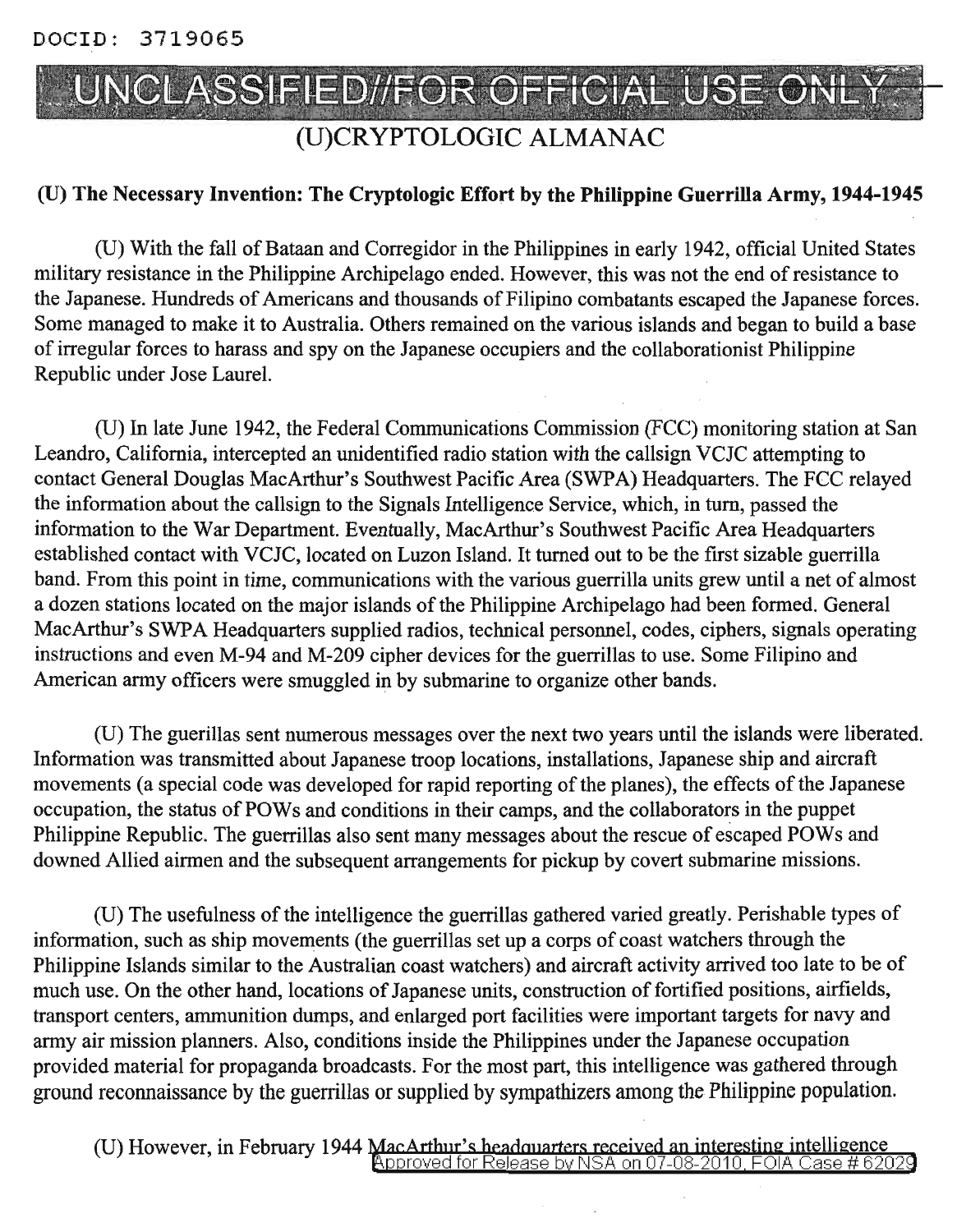#### DOCI-D: 3719065

message from the largest guerrilla group under Colonel Wendell Fertig, who operated from Mindanao, a major island in the southern part of the archipelago. Colonel Fertig informed SWPA Headquarters that his unit had begun intercepting messages from the Philippines Bureau of Posts in the southern islands of the archipelago. The message did not mention any technical details on how this was being done and by whom. What Fertig did, though, was relay intelligence that his unit had intercepted: complaints by the Japanese-led Philippine Constabulary about guerrillas on Panay Island and Japanese reports about skilled labor shortages for their construction projects.

(U) MacArthur's military intelligence staff, 0-2, declared that this information's "value remains to be seen." The guerrilla groups, principally Fertig's, continued to send in intelligence gained by intercept of Philippine Republic and Japanese communications. MacArthur's staff passed the intercept on to other elements in the SWPA. Some messages dealing with the progress of dock expansions at various ports on the islands of Panay and Mindanao were given to the navy's liaison staff. SWPA Operations received information on the size of the various pacification campaigns against the guerrillas, while information useful for anti-Japanese propaganda "reports of famine, expropriation of rice stores by the Japanese, profiteering by Filipino collaborators, and overall poor economic conditions" was passed along to special staffs that handled morale broadcasts to the Philippine resistance.

(U) From the material in the records, it is not completely certain how these transmissions were intercepted and processed. It appears that the guerrillas, probably radio operators, listened in on the Philippine inter-island medium- and high-frequency radiotelephone system. This was probably the best and most lucrative target from an intelligence standpoint for the guerrilla monitors. The guerrillas could intercept radio messages from the entire archipelago. For example, one intercept consisted of economic reports from Cebu in the southern part of the archipelago to Manila, which is some 500 miles north on the island of Luzon. Many of their intercepts were of high-ranking Filipino collaborators speaking to local governors and magistrates. In other cases, Japanese military and civilian communications also were intercepted. On Mindanao the guerrillas were able to intercept and decrypt Japanese communications sent in "military number code." The movement of Japanese senior officers, discovered by monitoring these radiotelephone circuits, also was reported to MacArthur's staff.

(U) In the fmal analysis, it is not certain that the intelligence gathered by the guerrilla intercept was substantially better than from other sources. The existing records suggest that the effort was sporadic and somewhat short-lived. There is nothing after August 1944 in the records. The intercept and decryption efforts would have required stable locations from which to operate. In mid-1944, the Japanese stepped up pacification efforts against the major guerrilla groups. Units were forced to pack up and run. This meant that the intercept effort would have to be abandoned. MacArthur's intelligence staff accepted the material, but seemed to make little fuss over it. It is not clear if the Army's intercept and code breaking unit at Central Bureau Brisbane was ever informed of the guerrilla intercept and decoding successes.

(U) Still, the effort deserves some notice. The guerrilla units showed initiative, inventiveness, and some technical know-how (consider the exploitation of Japanese codes) to pull off this small homegrown cryptologic mission.